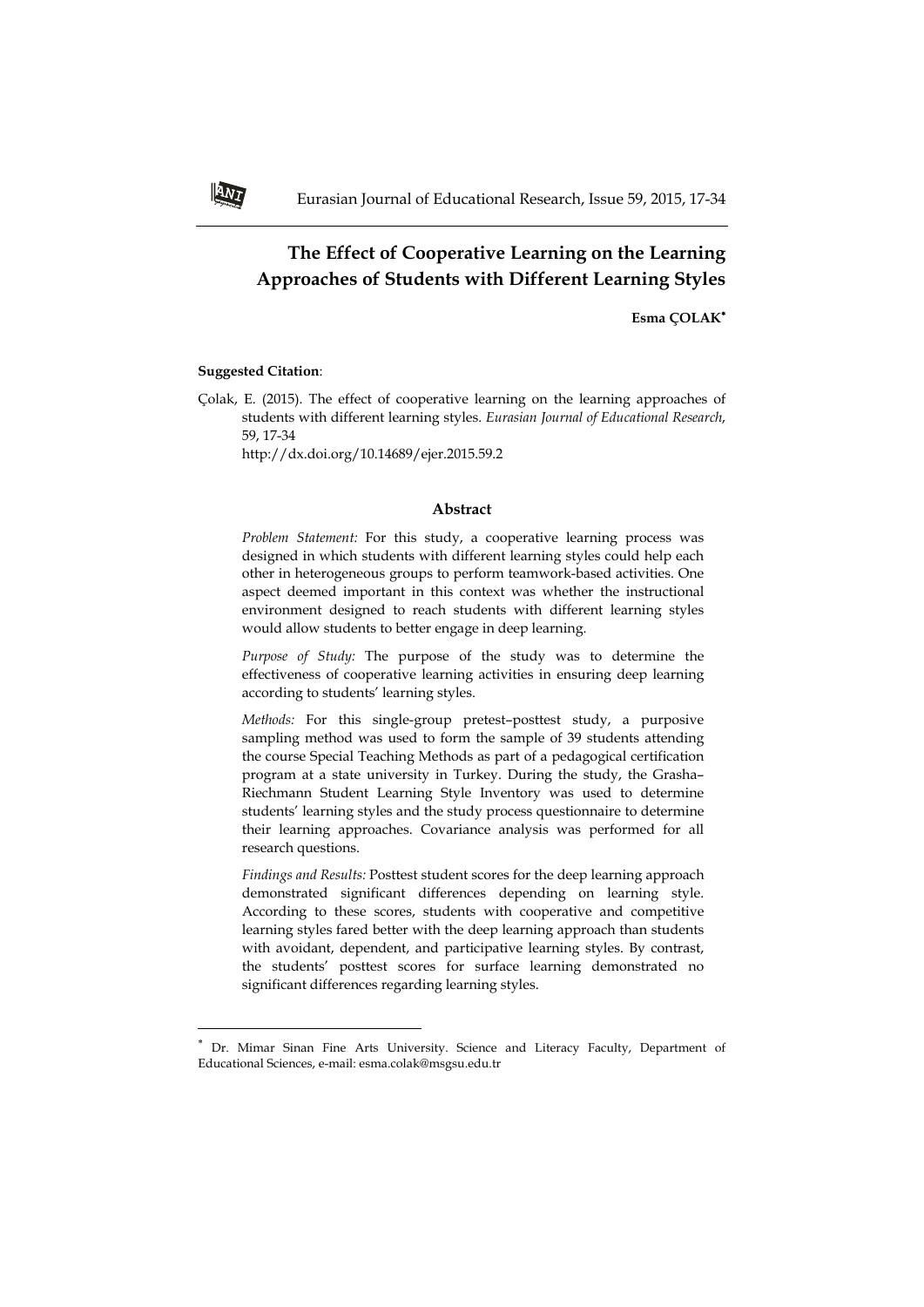*Conclusions and Recommendations:* The researchers recommend increasing both the duration of study activities and their focus on different techniques of cooperative learning, as well as considering the basic principles of cooperative learning to ensure effective designs for teamwork-based discussion activities, including those used for research.

*Keywords:* Cooperative learning, learning style, deep learning, surface learning

#### **Introduction**

"For many of us, the Learning Paradigm has always lived in our hearts. As teachers, we want above all else for our students to learn and succeed, but the heart's feeling has not lived clearly and powerfully in our heads. Now, the elements of the Learning Paradigm permeate the air. Our heads are beginning to understand what our hearts have known. However, none of us has yet put all the elements of the Learning Paradigm together in a conscious, integrated whole" (Barr & Tagg, 1995, p.2).

In the 20 years that have passed since Barr and Tagg (1995) expressed the abovementioned opinion, the importance accorded to effective learning has increased considerably, and numerous studies have been conducted on different aspects of the learning paradigm in order to answer the question, "How can we ensure effective learning?" Effective learning refers to a process in which students actively employ metacognitive strategies that involve planning, observation, and reflection (Watkins, Carnell, Lodge, Wagner, & Whalley, 2002). In this context, the term effective learners refers to students who are aware of their own learning processes and who systematically endeavor to make their learning experiences more meaningful in order to achieve their goals. Used for achieving effective learning, this approach is also called deep learning, a concept first described in 1976 by Marton and Säljö (Biggs, Kember, & Leung, 2001) and defined as one of two approaches used by students when they engage in learning activities. Deep learning is associated with a need for meaningful learning experiences. For example, students who display the deep learning approach participate in learning processes with genuine interest and by asking questions that they wish to see answered, while also deriving more enjoyment from the overall learning process (Biggs & Tang, 2011). The other approach described in Marton and Säljö's (1976) study is the surface learning approach, which in contrast to deep learning involves negative feeling toward the learning process and an emphasis on remembering information instead of questioning and understanding (Biggs & Tang, 2011). Achieving meaningful learning—that is, achieving effective learning—is possible only for students who employ a deep learning approach.

In Barr and Tagg's views described above (1995, p. 2), creating environments in which students can experience effective and deep learning requires a holistic consideration of all learning variables. Among the numerous different variables associated with learning, the researchers focused first on the learning style, believed to have a determining role on students' learning approaches due to differences in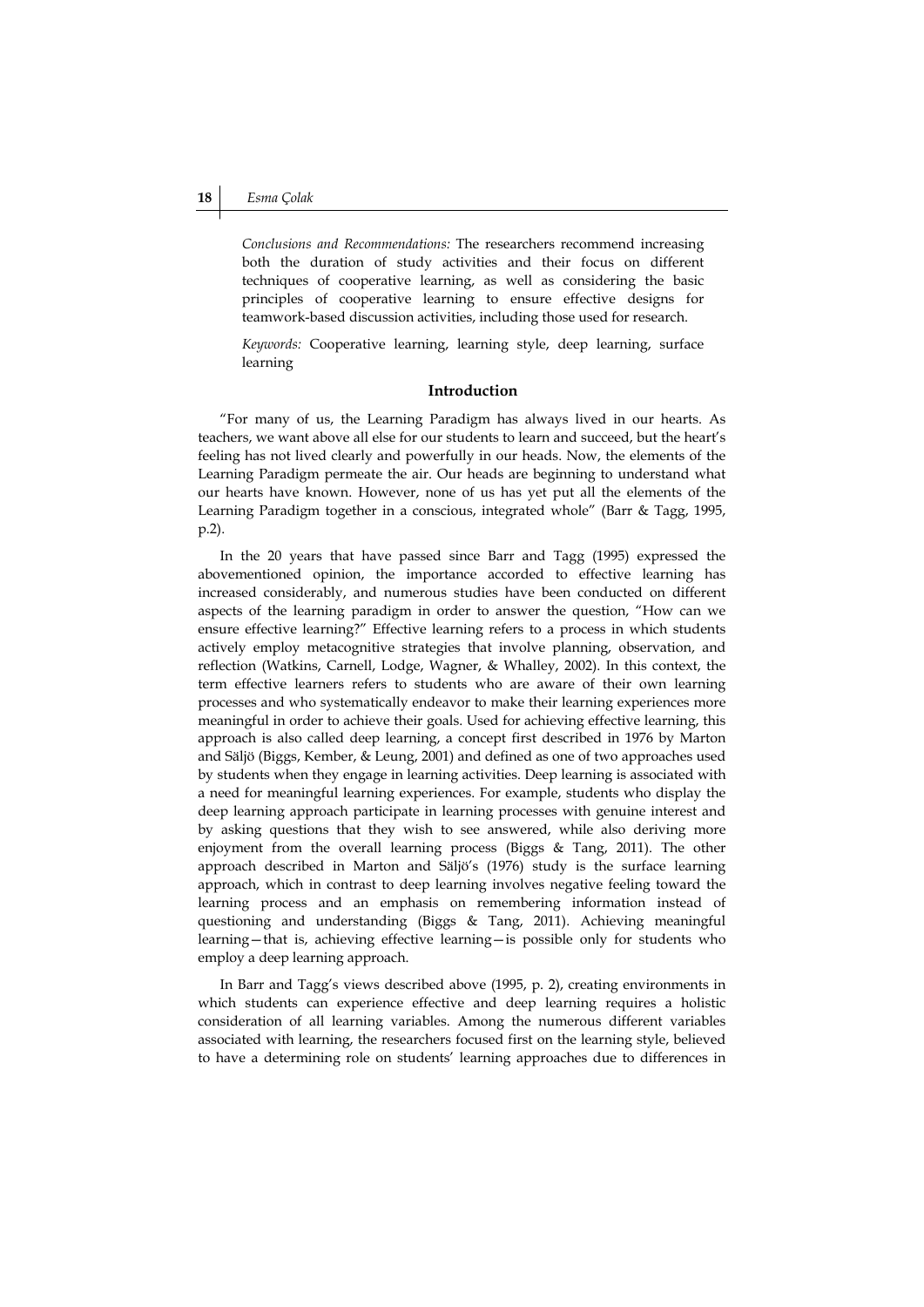their individual preferences regarding learning activities, and second on instructional methods, which assume a key role in creating learning environments influenced by students' individual preferences.

The chief view of the concept of learning styles is that different individuals exhibit different ways of learning and that effective learning is achieved when the instructional process is compatible with these styles. Learning styles may vary according to an individual's personality, the approaches that he or she uses to process information, and/or his or her preference regarding social interactions. Parallel to Sonnenwald and Li's (2003) approach, this study has adopted a learning style classification system based on student's preferences regarding social interactions given the importance accorded social interactions in learning activities. According to Grasha (1990), who previously conducted studies of the classification of learning styles based on social interaction preferences, learning styles reflect students' thoughts, ways of interacting with others, and preferences regarding learning environments and experiences. In this context, it is possible to describe six learning styles: competitive, cooperative, avoidant, participative, dependent, and independent. Students showing a competitive learning style engage in learning mostly to perform better than other students in their class, whereas students with a cooperative learning style believe that they can learn by sharing their opinions and skills with other students. Meanwhile, students with an avoidant learning style are disinterested in the topics taught and show unwillingness to participate in any class or learning activity. Students demonstrating a participative learning style, by contrast, enjoy taking part in class and learning activities. Lastly, students with a dependent learning style display very little interest toward the class and work only to meet minimum requirements, while students with an independent learning style are confident in their skills and prefer to learn information that they consider to be important (Grasha, 2002).

The most important factor involved in creating instructional environments that ensure deep learning for all of the different learning styles is the instructional method. Certain researchers (Kreke, Fields, & Towns, 1998; Tuan, Chin, Tsai, & Cheng, 2005) have described that cooperative group learning can ensure effective learning for students with different learning styles. Cooperative learning is a method in which students work together in small groups to learn academic content (Slavin, 2011). Sonnenwald and Li (2003) have described cooperative learning to be able to improve academic performance and success among all students, regardless of individual differences. Added to being inherently sensitive to students' learning styles, cooperative learning also favorably affects students' thinking and questioning skills (Felder & Brent, 2007; Klimovienė, Urbonienė, & Barzdžiukienė, 2006), largely because working in teams—and thereby engaging an environment and context closer to real-life—increases students' critical thinking skills and supports their ability to put theory into practice (Brown, Sivabalan, McKenzie, & Booth, 2001). Furthermore, learning by working in teams also makes it easier for students to engage in deep learning (Macpherson, 2007; Millis, 2010), since activities in the cooperative learning approach are designed especially to ensure a rich deep learning experience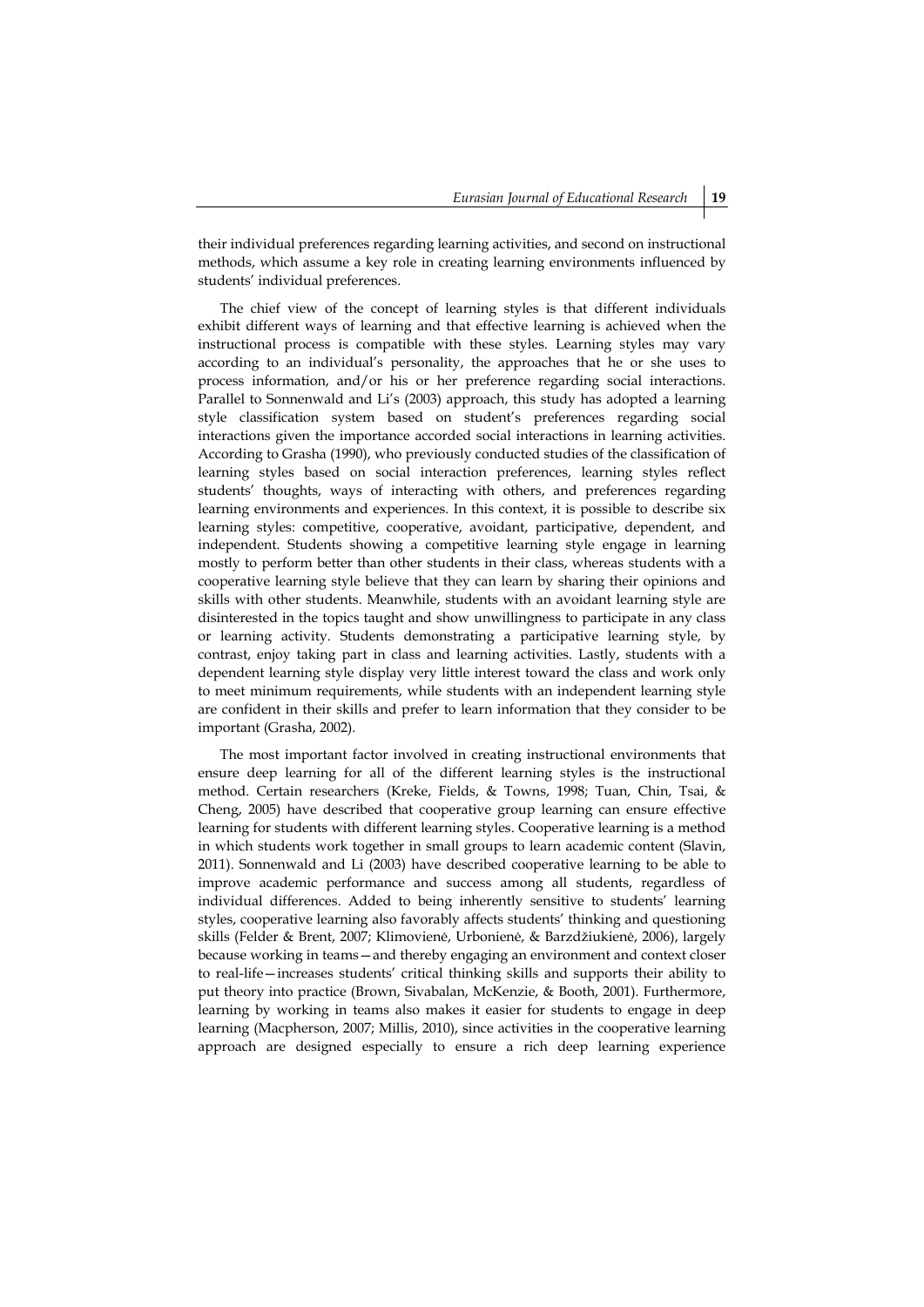(Macpherson, 2007). Given these characteristics, cooperative learning is well-suited both for creating instructional environments compatible with all learning styles and for ensuring deep learning among students.

The opinion that being sensitive to students' learning styles is important in ensuring effective learning is not new, but something that other studies have asserted for decades (Felder & Brent, 1994; Grasha, 2002; Kolb & Kolb, 2005; Mutlu & Aydoğdu, 2003; Sonnenwald & Li, 2003). Surprisingly, however, is that despite regular emphasis on the importance of individual differences, such differences continue to be only incompletely taken into consideration in learning environments. In response, a cooperative learning process was designed for this study in which students with different learning styles help each other in heterogeneous groups to perform teamwork-based activities. One aspect deemed important in this context was whether the learning environment designed to reach students with different learning styles would allow students to better engage in deep learning. Given this consideration, the researchers attempted to answer the following questions during the study:

- 1. Does the cooperative instructional design promote any differences in students' deep learning posttest scores according to learning styles when pretest scores are controlled for?
- 2. Does the cooperative instructional design promote any differences in students' surface learning posttest scores according to their learning styles when pretest scores are controlled for?

#### **Method**

#### *Research Design*

The study adopted a single-group pretest–posttest design. Subject scores regarding the dependent variable obtained prior to the study activities were referred to as the pretest scores, while scores obtained after the completion of the study activities were referred to as the posttest scores. Both types were obtained by using the same subjects and study tools (Büyüköztürk, Çakmak, Akgün, Karadeniz, & Demirel, 2010).

#### *Study Group*

A purposive sampling method was used to determine the study group, which is a method that allows the in-depth evaluation of cases and situations with a wealth of information to consider (Patton, 1999). This study was conducted with a group of 39 students attending the course Special Teaching Methods as part of a pedagogical certification program provided at a state university in Turkey. Of the students in the study group, 28 (72%) were women and 11 (28%) were men.

#### *Research Instrument and Procedure*

Grasha–Riechmann Student Learning Style Inventory. This inventory developed by Grasha–Reichmann (Grasha, 2002) was used to determine students' learning styles. The scale was previously adapted to Turkish by Zereyak (2005), who also performed its associated validity and reliability studies. In this study, the inventory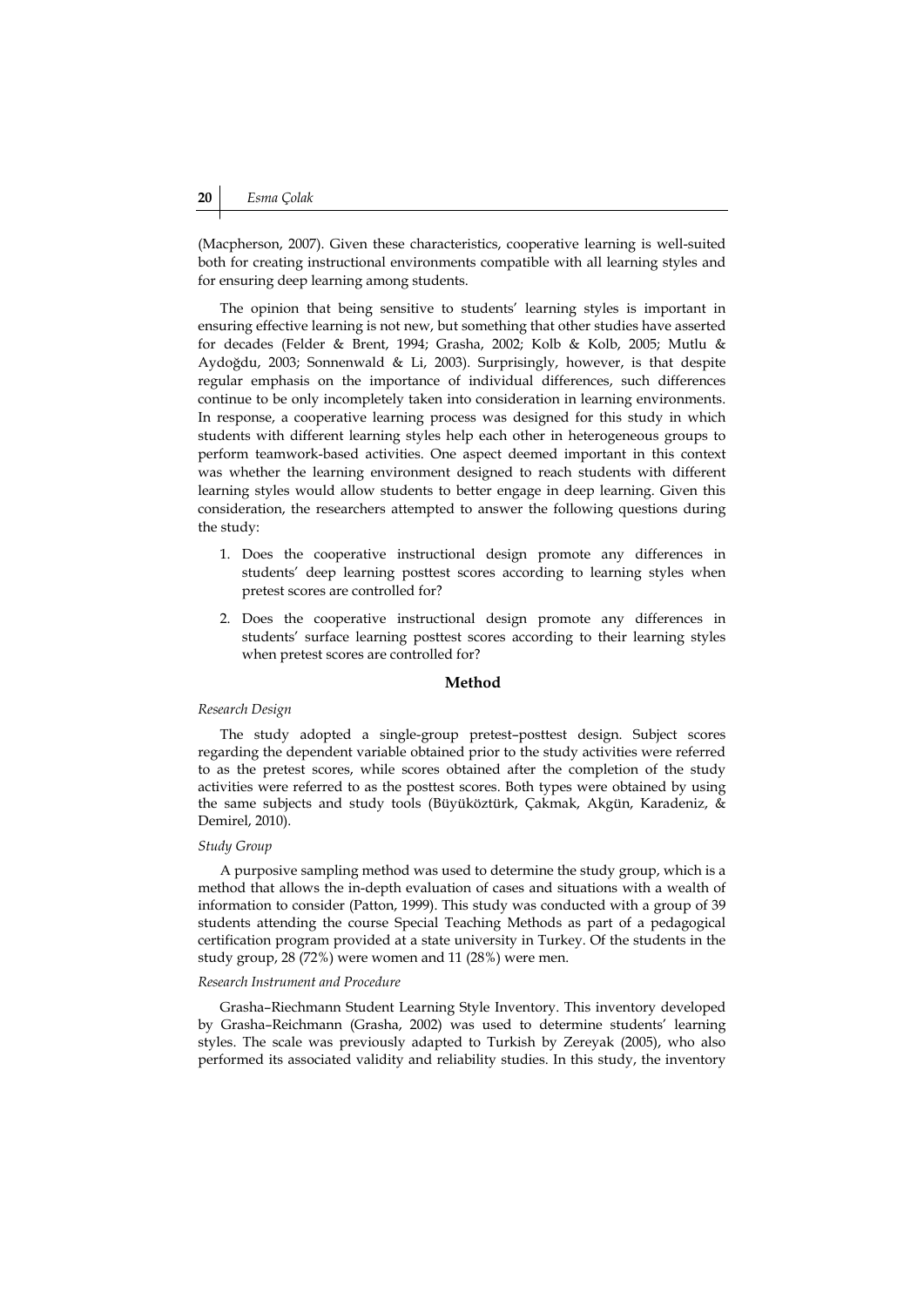was administered to 239 students receiving their education in four different departments of Ankara University's Faculty of Education. Based on data obtained from the study group, Cronbach's alpha internal consistency coefficient of the entire scale was .83, while the coefficient of the subdimensions varied from .53–.78. In this study, the internal consistency of the entire scale was .77.

Study process questionnaire. To assess students' study approaches, this study used the study process questionnaire developed by Biggs et al. (2001) for university students that was previously adapted to Turkish by Yılmaz and Orhan (2011). The questionnaire consisted of 20 items organized under two dimensions: deep learning and surface learning. Of the items on this questionnaire, 10 related to deep learning and the other 10 to surface learning. For the questionnaire, the Cronbach's alpha coefficient for the deep learning approach was .79, while the coefficient for the surface learning approach was .73. For this study, Cronbach's alpha coefficient for the deep learning approach was .81, while the coefficient for the surface learning approach was .75.

#### *Procedure*

The study was conducted for a period of 6 weeks with a group of 39 students attending the course titled Special Teaching Methods during the second semester of a pedagogical certification program in a Turkish state university. A week before commencing the study procedures, the Grasha–Riechmann Student Learning Style Inventory and study process questionnaire were administered to the students, who were also given information regarding the overall framework of the study procedures and the basic principles of cooperative learning and teamwork. Following this, the students were assigned into heterogeneous groups in consideration of their first-semester grades, inventory scores, gender, and department. To ensure that the groups socialized and developed a team spirit among their members, the master designer technique was employed (Açıkgöz, 1992). To further reinforce team spirit, each group was also instructed to choose a group name and group prize.

The theoretical and applied activities related to the instructional methods included in this study (i.e., cooperative learning, the 5E teaching method, multiple intelligence, six hats, examples, discussions, drama, role playing, problem-based teaching, and project-based teaching methods) were implemented during the 6-week study period by using different cooperative learning techniques (i.e., team game tournament, student teams achievement divisions, jigsaw, and group investigation). The principles of cooperative learning were followed during these study activities, and each week a lesson plan was formed regarding the method being used and implemented. Prior to applying assessment criteria regarding the lesson plans, students were informed of the criteria. Feedback regarding the activities and study process was also obtained every week. At the end of the study activities, the study process approach questionnaire was administered again.

#### *Data Analysis*

All statistical analyses of the study data were performed by using the Statistical Package for the Social Sciences version 17.0. Covariance analysis (ANCOVA) was performed for all of the study's research questions. Within the context of ANCOVA,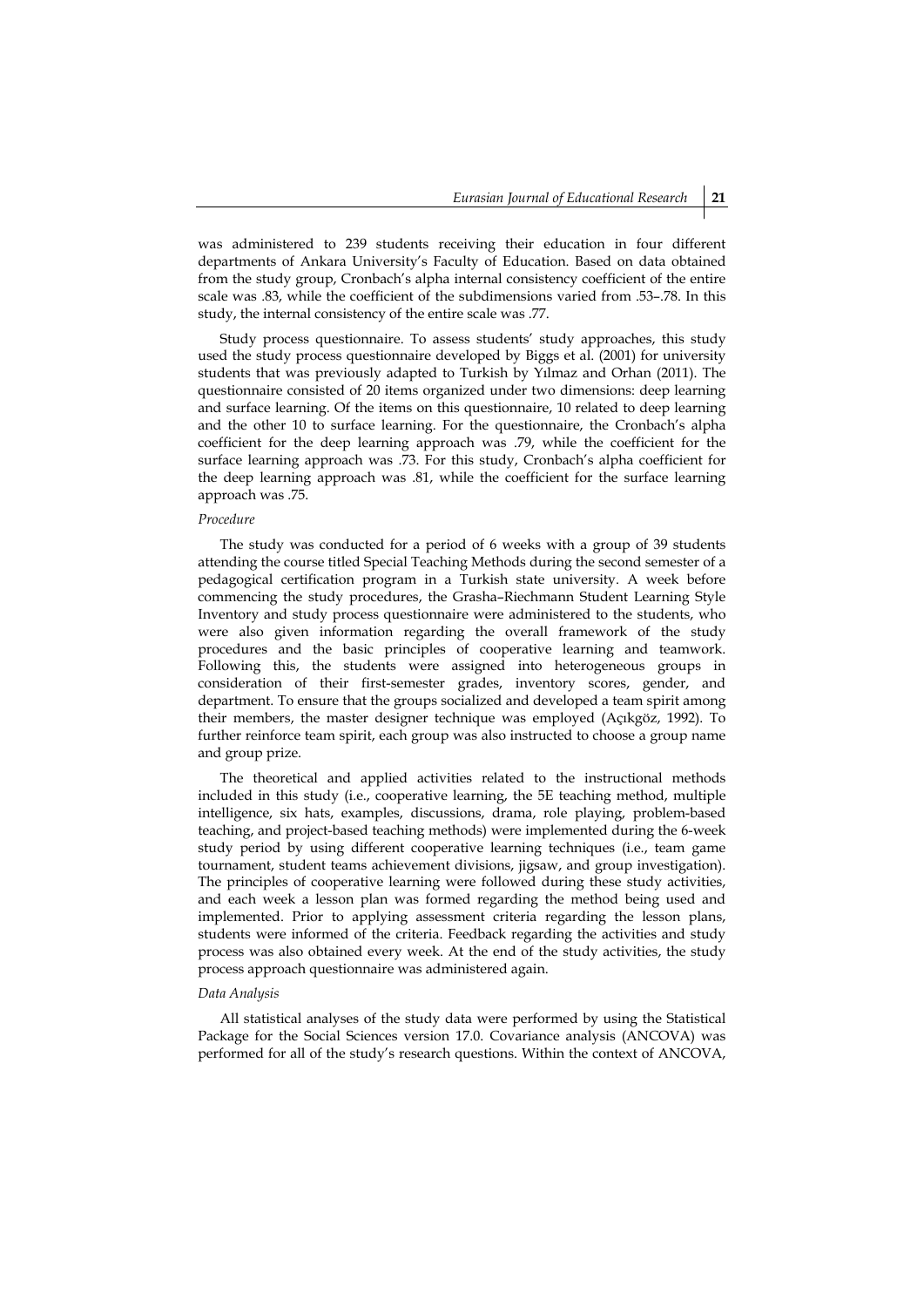the LSD test was used to perform multiple comparisons of the mean scores. The level of statistical significance was accepted to be  $p < .05$ .

SD values were used to group learning style subdimensions. Score ranges within the five-point scales were determined based on a single SD value. Afterward, the arithmetic mean for each learning style was calculated for every student to determine his or her predominant learning style.

# **Table 1**

| $\epsilon$ . $\epsilon$ in $\epsilon$ , $\epsilon$ is the set of $\epsilon$ . |               |               |               |               |               |  |
|-------------------------------------------------------------------------------|---------------|---------------|---------------|---------------|---------------|--|
| Learning Style                                                                | Very Low      | Low           | Average       | High          | Very High     |  |
| Independent                                                                   | $[1.0 - 3.0]$ | $[3.1 - 3.4]$ | $[3.5 - 3.9]$ | $[4.0 - 4.4]$ | $[4.5 - 5.0]$ |  |
| Avoidant                                                                      | $[1.0 - 2.0]$ | $[2.1 - 2.3]$ | $[2.4 - 2.7]$ | $[2.8 - 3.1]$ | $[3.2 - 5.0]$ |  |
| Cooperative                                                                   | $[1.0 - 2.7]$ | $[2.8 - 3.3]$ | $[3.4 - 3.9]$ | $[4.0 - 4.5]$ | $[4.6 - 5.0]$ |  |
| Dependent                                                                     | $[1.0 - 2.9]$ | $[3.0 - 3.4]$ | $[3.5 - 3.9]$ | $[4.0 - 4.4]$ | $[4.5 - 5.0]$ |  |
| Competitive                                                                   | $[1.0 - 1.2]$ | $[1.3 - 1.9]$ | $[2.0 - 2.7]$ | $[2.8 - 3.5]$ | $[3.6 - 5.0]$ |  |
| Participative                                                                 | $[1.0 - 2.2]$ | $[2.3 - 2.7]$ | $[2.8 - 3.3]$ | $[3.4 - 3.9]$ | $[4.0 - 5.0]$ |  |

*Score Ranges for the Grasha–Reichmann Student Learning Style Inventory* 

Table 1 provides the ranges used to evaluate scores from the Grasha–Reichmann Student Learning Style Inventory. To group students according to the subdimensions of the learning styles, the arithmetic means of their scores from the inventory were considered according to the ranges described above. For each student, a learning style whose range corresponded to the student's highest score was accepted as his or her predominant learning style. The frequency of learning styles among the students appears in Table 2.

# **Table 2**

*Frequency of Student Learning Styles* 

| Style         | Frequency | Percentage (%) |
|---------------|-----------|----------------|
| Independent   | 7         | 17.9           |
| Avoidant      | 7         | 17.9           |
| Cooperative   | 6         | 15.4           |
| Dependent     | 5         | 12.8           |
| Competitive   | 7         | 17.9           |
| Participative | 7         | 17.9           |
| Total         | 39        | 100.0          |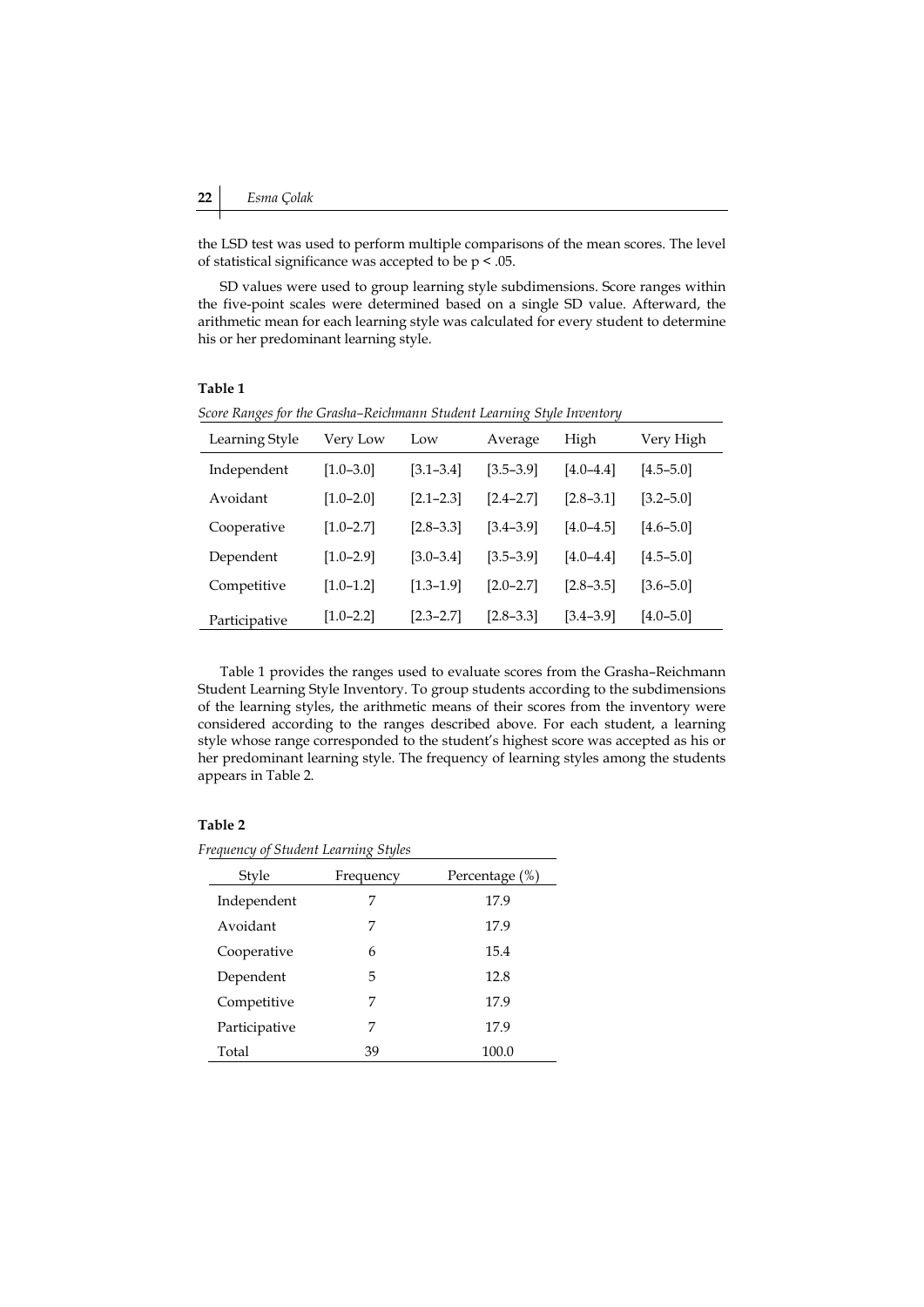As shown in Table 2, the distribution of learning styles among the 39 students was roughly equal. Independent, avoidant, competitive, and participative learning styles were each applicable for seven students, the cooperative learning style for six students, and the dependent learning style for five students.

### **Resulst**

#### *Findings Related to the First Research Question*

To perform ANCOVA, it was necessary to satisfy assumptions regarding normality, the equation of the variance, and the equation of the regression lines. Based on analyses performed to satisfy the assumptions, it was determined with the Kolmogorov–Smirnov test that the pre- and posttest deep learning scores had normal distribution (pretest deep learning approach  $z = .76$ ,  $p = .61$ ; posttest deep learning approach  $z = .82$ ,  $p = .51$ ). Levene's test demonstrated that the variance of the data was homogenous  $(F(5-33) = 1.79; p = .14; p > .05)$ . It was also observed that the effect of the group pretest results on posttest scores was not significant (F(5–27) = 1.554;  $p =$ .21,  $p > .05$ ). Based on this observation, the slopes of the regression lines calculated for predicting posttest results were equal. The corrected means of the deep approach scores appear in Table 3.

#### **Table 3**

|  |  | Corrected Mean Values of Deep Approach Scores |
|--|--|-----------------------------------------------|
|--|--|-----------------------------------------------|

| Variable      | Mean  | Corrected Mean |
|---------------|-------|----------------|
| Independent   | 35.00 | 32.83          |
| Avoidant      | 29.71 | 31.96          |
| Cooperative   | 37.83 | 38.04          |
| Dependent     | 32.20 | 31.76          |
| Competitive   | 38.42 | 37.71          |
| Participative | 31.00 | 31.79          |

As shown in Table 3, cooperative and competitive learning styles had the highest mean values (38.04 and 37.71, respectively). ANCOVA was performed to determine whether there was any significant difference between the groups' corrected posttest scores, the results of which appear in Table 4.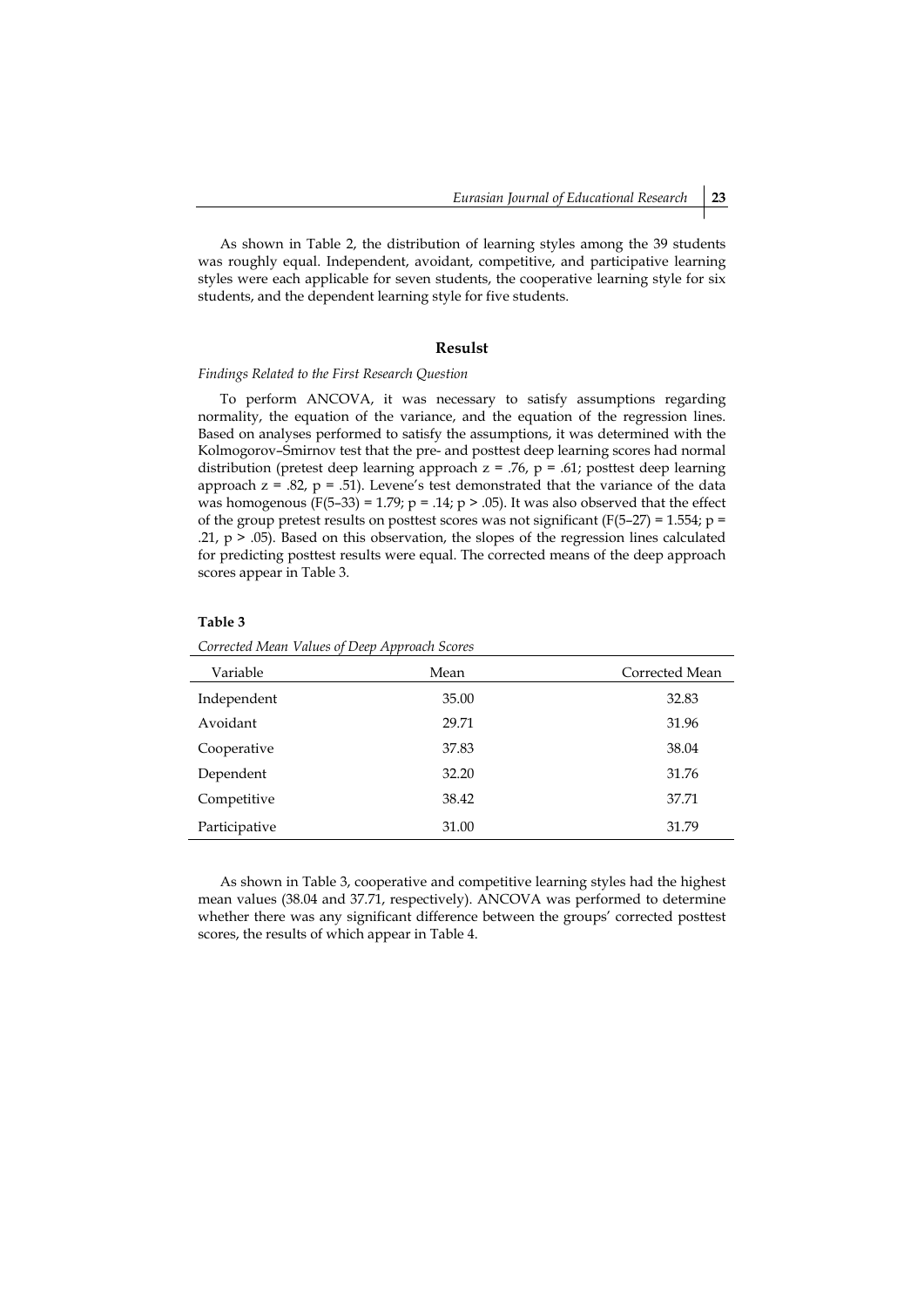#### **Table 4**

*Covariance Analysis Results for Deep Learning Approach Posttest Scores* 

| Source of Variance                           | Sum of Squares | df | Mean of Squares | F    | n    |
|----------------------------------------------|----------------|----|-----------------|------|------|
| Pretest                                      | 188.22         |    | 188.22          | 9.25 | .005 |
| Style                                        | 287.30         | 5  | 57.46           | 2.82 | .03  |
| Error                                        | 650.55         | 2  | 20.33           |      |      |
| Total                                        | 46431.00       | 39 |                 |      |      |
| Corrected Total                              | 1278.97        | 38 |                 |      |      |
| Change in $R2 = .49$ (Corrected $R2 = .40$ ) |                |    |                 |      |      |

As presented in Table 4, a significant difference was observed between the groups concerning their posttest scores corrected according to their pretest ones (F(5– 32) = 2.82,  $p \le 0.05$ ). To determine the source of this difference, a least significant difference (LSD) test was performed for the corrected mean scores, the results of which reveal a significant difference between the cooperative learning style and the avoidant, dependent, and participative learning styles, as well as between these three styles and the competitive learning style. It was thus observed that students with the cooperative  $(X = 38.04)$  and competitive  $(X = 37.71)$  learning styles had higher scores with the deep learning approach than students with the avoidant  $(X = 31.96)$ , dependent ( $X = 31.76$ ), and participative ( $X = 31.79$ ) learning styles.

#### *Findings Related to the Second Research Question*

To perform ANCOVA, it was necessary to satisfy assumptions regarding normality, the equation of the variance, and the equation of the regression lines. Based on the analysis performed to satisfy the assumptions, it was determined with the Kolmogorov–Smirnov test that pre- and posttest surface learning scores had normal distribution (pretest surface learning approach,  $z = 1.04$ ,  $p = .22$ ; posttest surface learning approach,  $z = .50$ ,  $p = .96$ ). Levene's test demonstrated that the variances of data were homogenous (F(5–33) = 1.67; p = .17; p > .05). It was also observed that the effect of the group pretest results on posttest scores was not significant (F(5–27) = 1.63; p = .19, p > .05), which indicates that the slopes of the regression lines calculated for predicting the posttest results were equal. The values of the corrected means for the surface approach scores appear in Table 5.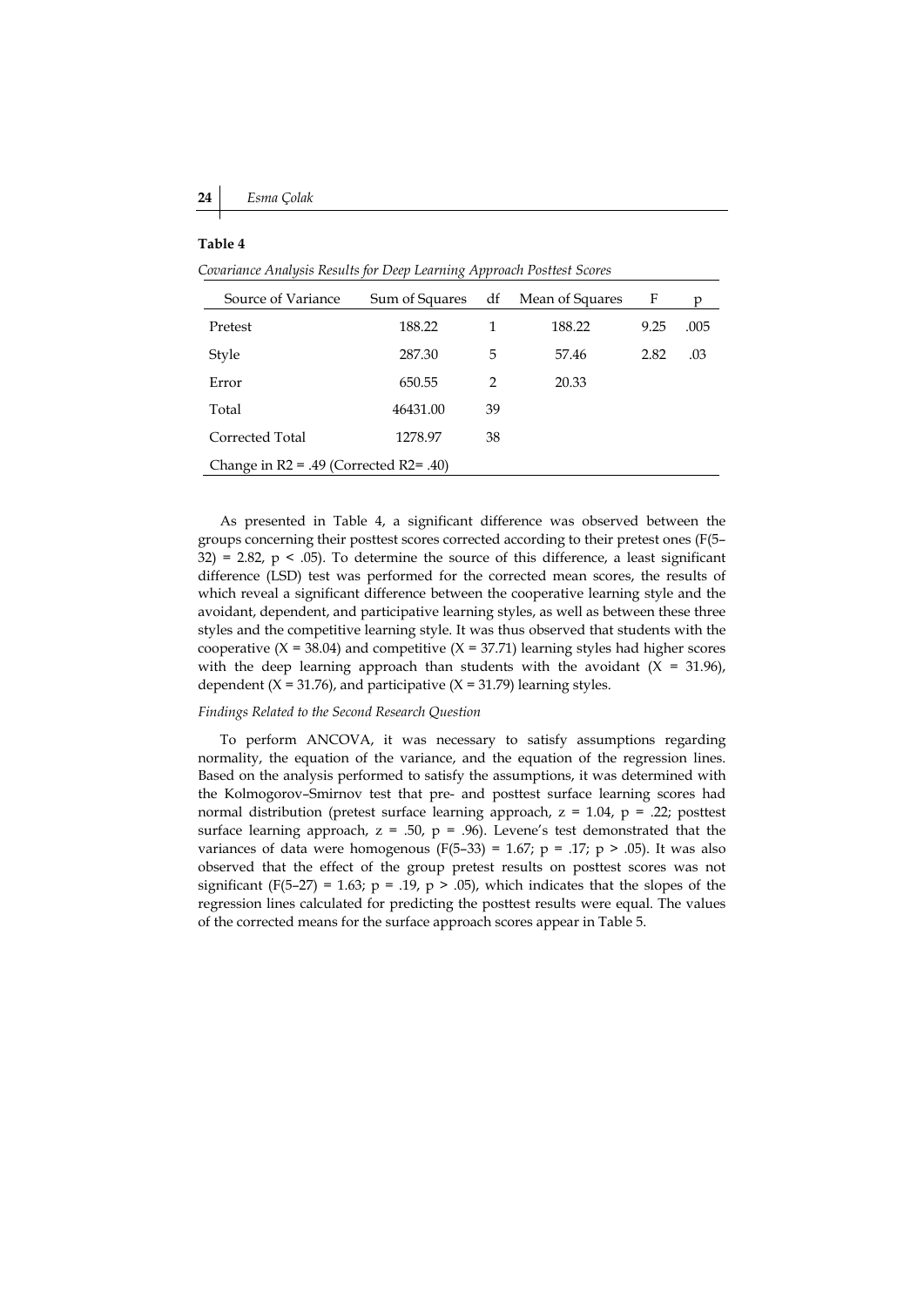#### **Table 5**

*Corrected Mean Values for Surface Approach Scores* 

| Variable      | Mean  | Corrected Mean |
|---------------|-------|----------------|
| Independent   | 26.00 | 26.72          |
| Avoidant      | 32.57 | 32.25          |
| Cooperative   | 24.66 | 25.26          |
| Dependent     | 30.00 | 29.58          |
| Competitive   | 27.00 | 26.29          |
| Participative | 26.28 | 26.40          |

As shown in Table 5, the avoidant and dependent learning styles had the highest mean values ( $X = 32.25$  and  $X = 29.581$ , respectively). ANCOVA was performed to determine whether there was any significant difference between the corrected posttest scores of the groups, the results of which are provided in Table 6.

# **Table 6**

*Covariance Analysis Results for Surface Learning Approach Posttest Scores* 

| Source of Variance                             | Sum of Squares df |    | Mean of Squares | F    | р   |
|------------------------------------------------|-------------------|----|-----------------|------|-----|
| Pretest                                        | 118.96            | 1  | 118.96          | 2.37 | .13 |
| Style                                          | 227.14            | 5  | 45.43           | 0.90 | .48 |
| Error                                          | 1601.51           | 32 | 50.04           |      |     |
| Total                                          | 31969.00          | 39 |                 |      |     |
| Corrected Total                                | 2005.89           | 38 |                 |      |     |
| Change in $R2 = .202$ (Corrected $R2 = .052$ ) |                   |    |                 |      |     |

As shown in Table 6, no significant difference was observed between the groups concerning their posttest scores corrected according to their pretest ones. As such, the posttest scores of the surface learning approach demonstrated no significance differences regarding student learning styles (F(5-32) = 45.43,  $p > .05$ ).

# **Discussion and Conclusion**

According to ANCOVA results for the first research question, students showing cooperative and competitive learning styles had higher deep learning approach scores than students with the avoidant, dependent, and participative learning styles.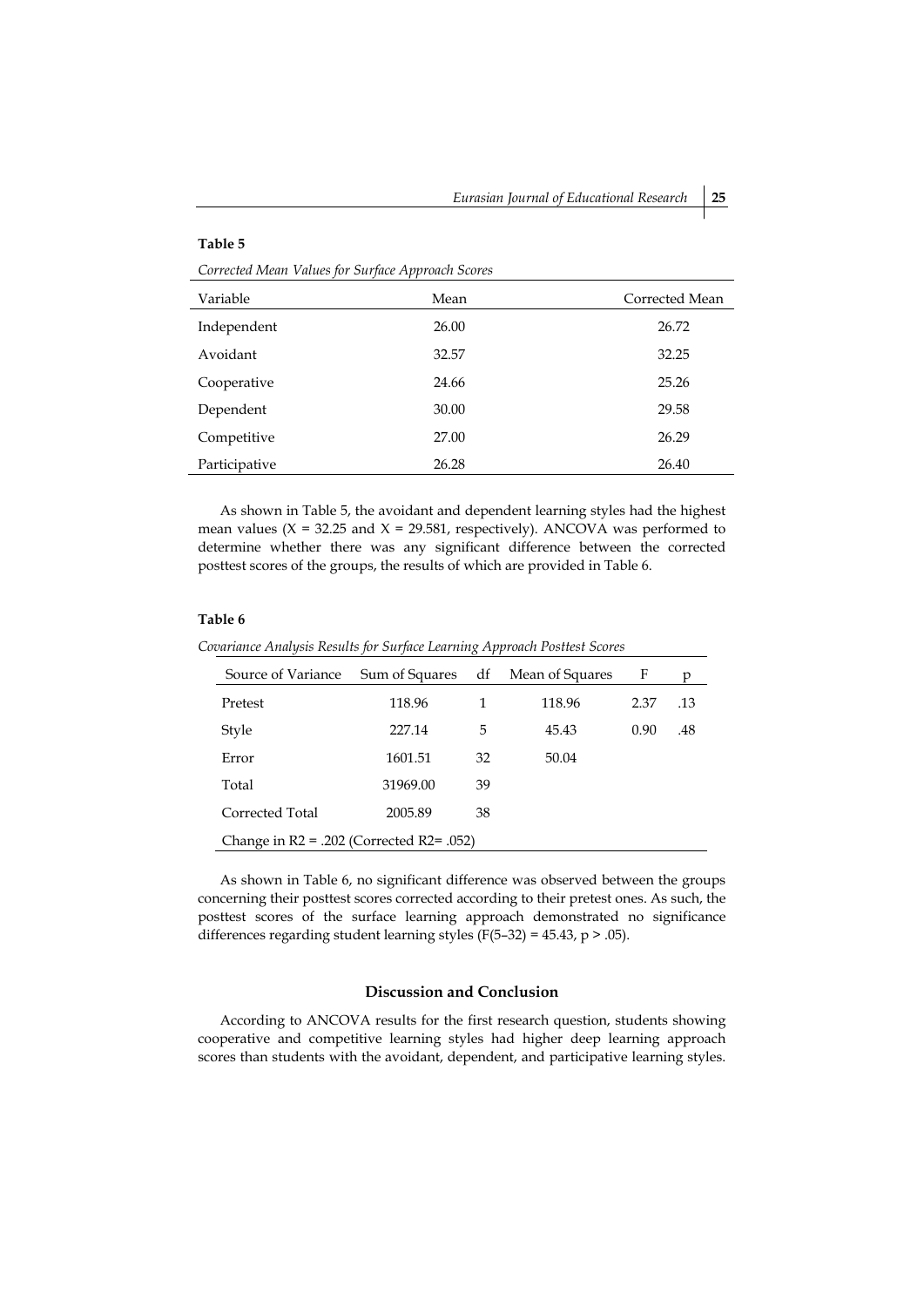# **26** *Esma Çolak*

A greater increase was observed in the deep learning scores of students with the cooperative and competitive learning styles than other students. This observation can be explained by the greater suitability of the teamwork approach used during this study for students displaying the cooperative learning style, as well as with the motivation resulting from the award described at the beginning of the study for students displaying the competitive learning style. At the same time, the results also indicated that students exhibiting the avoidant, dependent, and independent learning styles could not adapt to the cooperative learning method implemented during the 6-week study period. To explain, most likely the avoidant learning style is associated with a dislike of interactions, while the dependent learning style is more suitable for teacher-based approaches; at the same time, the independent learning style is more compatible with teaching based on more individualized steps and activities. In this context, it might be necessary to implement the cooperative learning approach for longer periods in order to obtain better results for all learning styles. As different researchers (Kreke et al., 1998; Shindler, 2004; Sonnenwald & Li, 2003) have described, a learning environment based on cooperation will provide a better opportunity for reaching students with different learning styles. The long-term application of this approach will also enlarge the student group that can be effectively reached. Many studies have described that student-centered models involving activities such as group problem-solving exercises, group presentations, and group homework have the effect of increasing the deep learning approach scores of students (Hall, Ramsay, & Raven, 2002; Liddle, 2000). Fok and Watkins (2007) implemented a cooperative learning approach supported by constructivist teaching methods to secondary-school students for a period of 2 months and described improvement in the deep learning approach of these students. Azmahani, Khairiyah, Amirmudin, and Jamaludin (2013), by contrast, implemented the cooperative problem-based learning approach to first-year university engineering students for three semesters and made similar observations regarding the increase in students' deep learning scores by the end of the period. In another study, courses for thirdyear teacher candidates were conducted by using the student teams achievement division technique for a period of 12 weeks, after which it was described that the technique increased the students' deep learning strategies in comparison to direct teaching approaches (Wyk, 2012).

Interestingly, the study procedures did not result in any significant difference in the scores of students showing the participative learning style. Considering the characteristics of the different learning styles, it was expected that cooperative learning activities, which follow a learner-centered approach, would positively impact the learning approaches of participative students. In the literature, methods involving discussion and cooperative learning are described as being effective for students exhibiting cooperative, competitive, and participative learning styles (Hamidah, Sarina, & Kamaruzaman, 2009). Similarly, in describing the characteristics of the participative learning style, Grasha (2002) described how individuals with this learning style could benefit from group discussion activities. Considering findings in current literature, the unexpected results of our study regarding the participative learning style might have stemmed from the difficulties experienced by group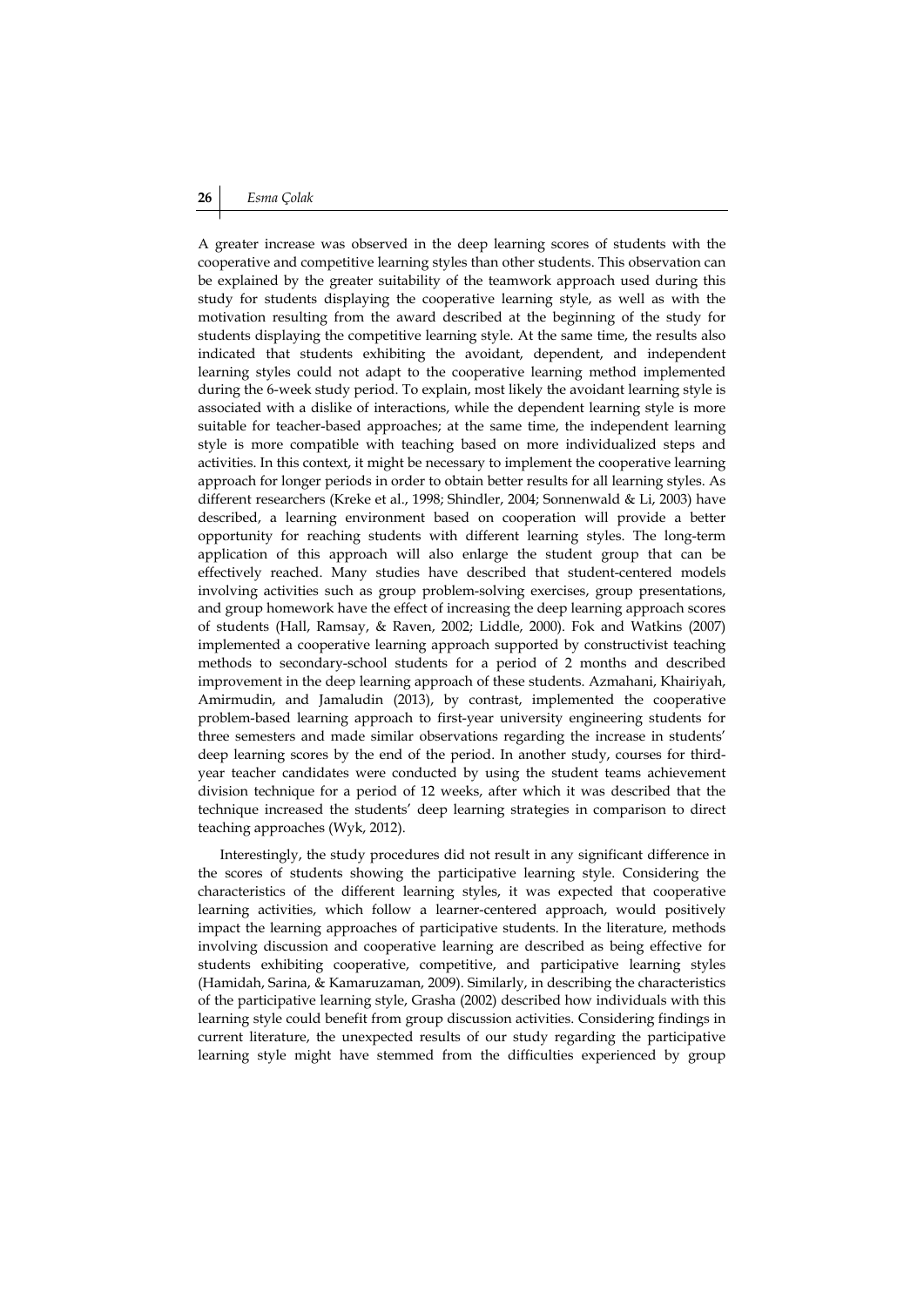members in properly structuring and organizing their discussion activities during teamwork-based activities.

Uysal (2010) determined that the cooperative learning academic contrast technique positively affected the problem-solving skills of students with cooperative and competitive learning styles. Based on the view that deep learners possess the necessary skills for effective problem solving, such as the ability to focus on chief points to solve a problem, and the ability to identify relationships between a problem and available evidence (Houghton, 2004), a parallel can be drawn between this study and Uysal's (2010). In the context of the current study, the increase in deep learning scores observed among students with cooperative and competitive learning styles can be described in a manner similar to Uysal (2010) as the result of an environment created by cooperative learning favorable to the development of positive learning characteristics in these students.

Based on ANCOVA results of the second research question, posttest surface learning scores did not demonstrate any significant difference regarding student learning styles. However, an evaluation of the corrected means indicated that surface learning scores were especially higher among students with the avoidant and dependent learning styles.

Dart (2000; cited by Ellezi & Sezgin, 2002) has described how the deep learning approach might be associated with constructivism insofar as individuals use cognitive processes and improve them in order to constitute knowledge and meaning. The surface learning approach, by contrast, is related to teacher-centered instruction in which information is instantly transferred from teacher to student. Though instructors' insist upon the opposite, it is known that surface learning continues as the predominant approach in institutions of higher education (Coffield, Moseley, Hall, & Ecclestone, 2004). Various researchers (Marburger, 2005; Millis, 2010; Shimazoe & Aldrich, 2010) have described cooperative learning as a learnercentered approach that is effective for reducing surface learning among students and promoting deep learning instead. However, these researchers have also expressed that, in light of current data and given its predominance in higher education, the surface learning approach is not likely to be abandoned in the near future.

No significant difference was observed in the current study between learning styles with respect to surface learning scores. However, an evaluation of the corrected means demonstrated that the dependent and avoidant learning styles had the highest means in terms of surface learning. Since these learning styles also represent the most distant to student-centered learning processes, the observed results are unsurprising given the learning styles' characteristics. For students with a dependent learning style, the teacher is the primary source of learning and guidance is continually necessary. Students with the avoidant learning style, by contrast, do not act in a participative manner during learning processes, show no willingness to participate in any activity, and avoid all responsibility (Jonassen & Grabowski, 2011). Students exhibiting the dependent and avoidant learning styles thus experience difficulties in adapting to cooperative learning environments that emphasize team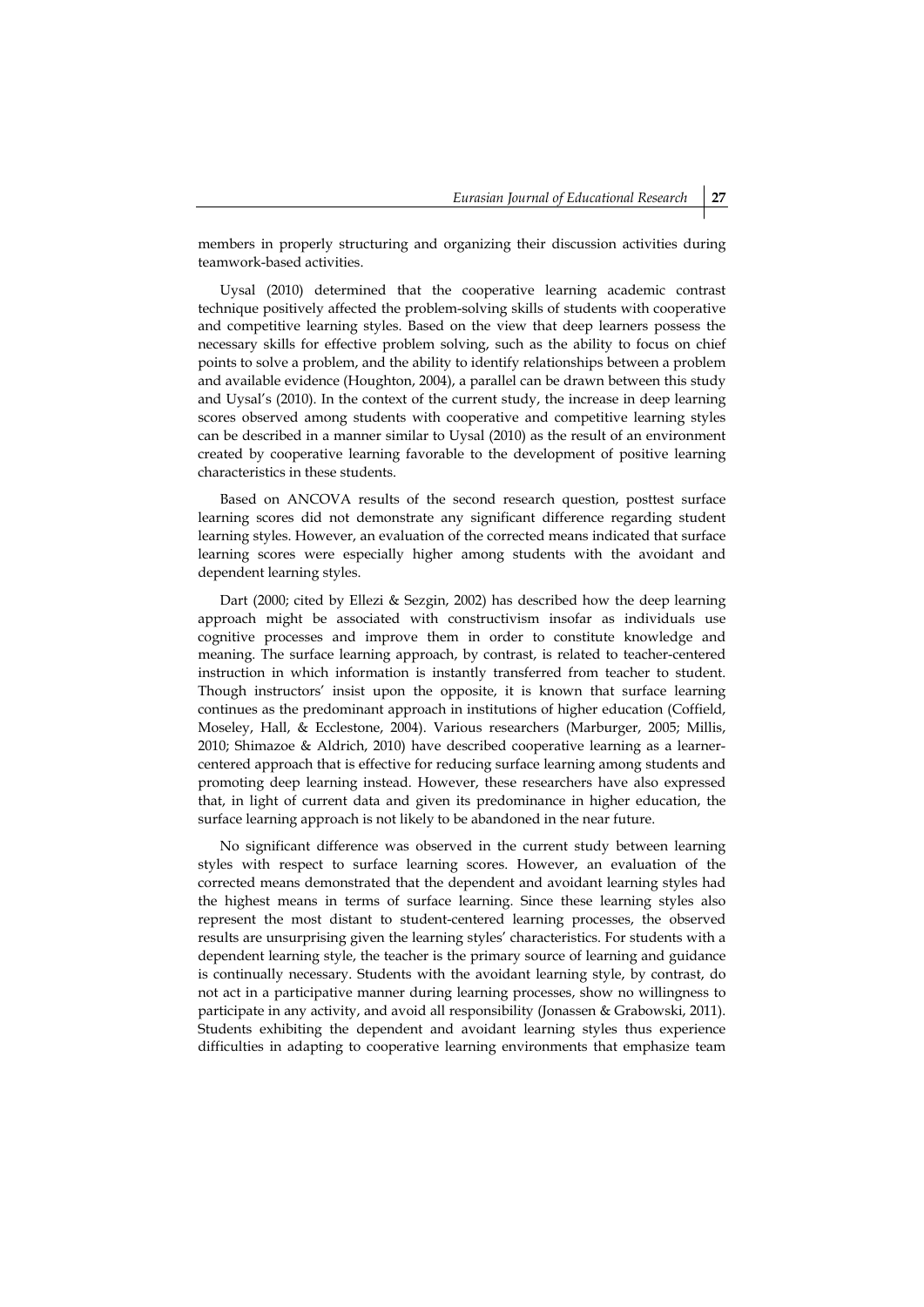motivation, individual responsibility, and team dependence. In these environments, such students become introverted, preferring to engage more in surface learning and to work only to meet minimum requirements.

The results also indicated that students continued to maintain their long-standing surface learning approaches. Similarly, in a study conducted by Hermann (2013) of university students for one semester, it was observed that cooperative learning activities did not result in any significant difference regarding students' surface learning scores. Earlier, in a study conducted by Çolak (2006) of high-school students for 6 months without taking learning styles into account, it was demonstrated that cooperative learning did not have any significant effect on surface learning scores. Nevertheless, implementing cooperative learning for longer periods could prompt different results. The strong influence of cooperative learning on learning styles might have the potential to manifest among the surface learning points of different learning styles. In sum, study data indicated that surface learning cannot be changed by short-term activities among individuals with different learning characteristics, especially in the context of an education system based on traditional exams. Considering the didactic approaches to which students have been exposed during much of their academic lives, it can be expected that they will experience short-term difficulties in adapting to study groups operating according to different approaches.

### **Conclusion and Recommendations**

In this study, posttest student scores for the deep learning approach demonstrated significant differences depending on the students' learning style. As such, it was observed that students with the cooperative and competitive learning styles had higher scores in the deep learning approach than students with the avoidant, dependent, and participative learning styles. By contrast, students' posttest scores for surface learning demonstrated no significance differences regarding student learning styles, though an evaluation of the corrected means indicated that the surface learning scores were especially higher among students with the avoidant and dependent learning styles.

For future studies of the subject, the researchers recommend increasing the duration of the study activities and focusing more on different techniques of cooperative learning. In cooperative learning activities, it is important for students to have a favorable attitude toward cooperative learning, as well as for instructors and students to have a similar understanding of the cooperative learning activities being performed. For this reason, it is critical for instructors to pay attention to the preliminary preparation of cooperative learning activities, to consider the basic principles of cooperative learning, and to ensure an effective design for the teamwork discussion activities performed during cooperative learning. In this sense, the researchers also recommend that instructors pay attention to all of the abovementioned aspects while implementing cooperative learning and provide creative and authentic learning tasks and activities that will pique students' interest.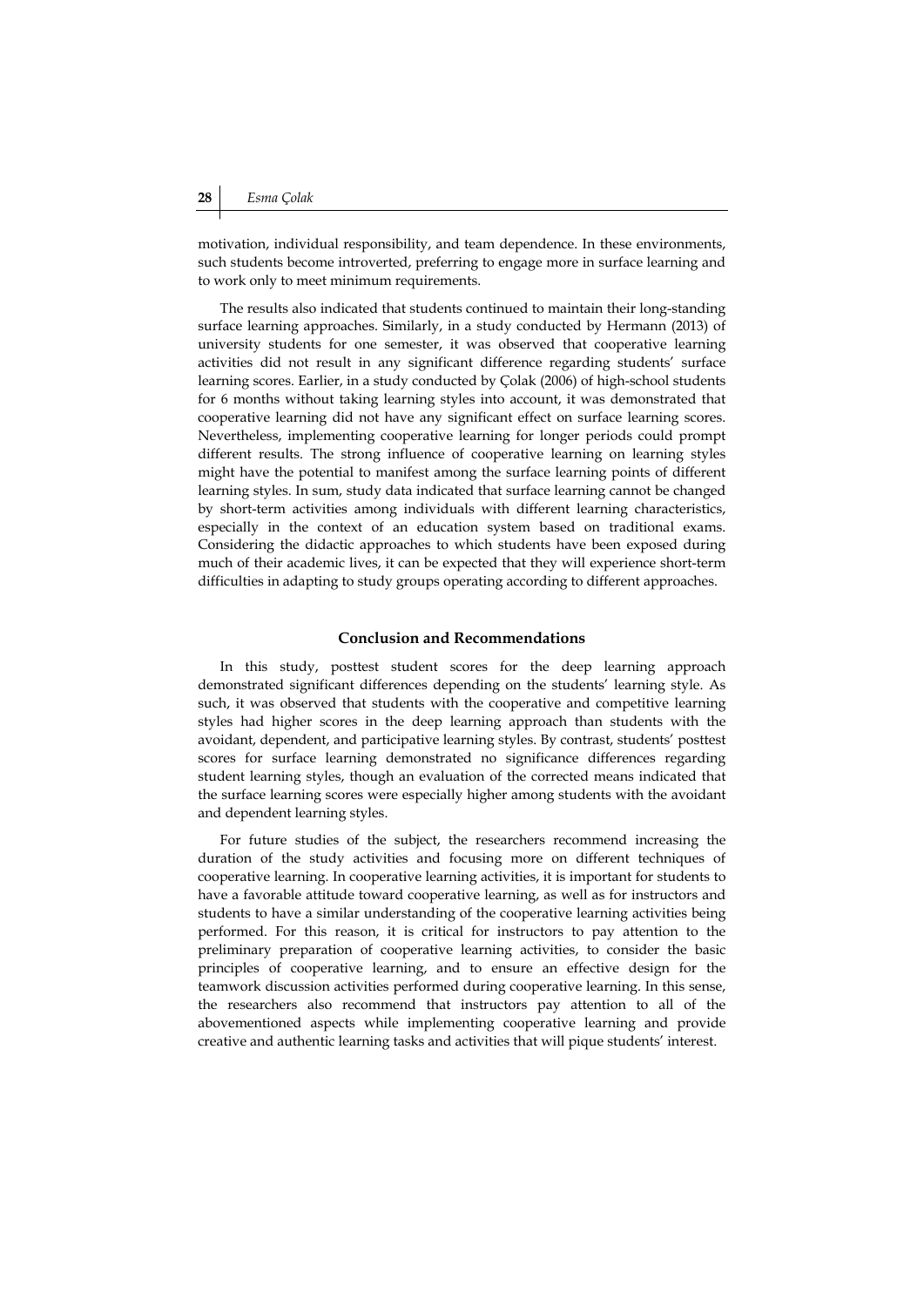### **References**

- Açıkgöz, K. Ü. (1992). *İşbirlikli öğrenme kuram araştırma uygulama* [Cooperative learning theory research and practice]. Malatya: Uğurel Matbaası.
- Azmahani, A., Khairiyah, M., Amirmudin, U., & Jamaludin, M. (2013). A *longitudinal study on the ımpact of cooperative problem-based learning in ınculcating sustainable development.* The 4th International Research Symposium on Problem-Based Learning (IRSPBL).Putrajaya: Aalborg University Press.
- Barr, R. B., & Tagg, J. (1995). From teaching to learning: A new paradigm for undergraduate education. *Change*, *27*(6), Retrieved December 20, 2013, from http://www.ius.edu/ilte/pdf/BarrTagg.pdf
- Biggs, J., Kember D., & Leung, D. Y. P. (2001). The revised two factor study process questionnaire: R-SPQ-2F. *British Journal of Educational Psychology*, *71*(1), 133– 149.
- Biggs, J., & Tang, C. (2011). *Teaching for quality learning at university*. London: Open University Press & Mc Graw–Hill.
- Brown, D., Sivabalan, J., & McKenzie, P. (2001). Student learning approache, conception and contextual factors: Some evidence and ımplications for teaching cost accounting. *Working Paper Series*, *49*, 1–39.
- Büyüköztürk, Ş., Çakmak, E. K., Akgün, Ö., Karadeniz, A., & Demirel, F. (2010). *Bilimsel araştırma yöntemleri*. [Scientific research methods]. Ankara: Pegema Yayınları.
- Coffield, F., Moseley, D., Hall, E., & Ecclestone, K. (2004). *Learning styles and pedagogy in post-16 learning: A systematic and critical review*. London: Learning and Skills Research Centre.
- Colak. E. (2006). İsbirliğine dayalı öğretim tasarımının öğrencilerin öğrenme yaklasımlarına. *akademik başarılarına ve öğrenmenin kalıcılığına etkisi* [The effect of the cooperative instructional design on the learning approaches, academic achievement and learning retention of the students]. (Unpublished doctoral dissertation). Yıldız Teknik Üniversitesi Sosyal Bilimler Enstitüsü, İstanbul.
- Ellezi, A. M., & Sezgin, G. (2002). Öğretmen Adaylarının Öğrenme Yaklaşımları [Learning approaches of student teachers]. Orta Doğu Teknik Üniversitesi V. Ulusal Fen Bilimleri ve Matematik Eğitimi Kongresi. 16–18 Eylül. Ankara. Retrieved July 15, 2013, from http://www.fedu.metu.edu.tr/ufbmek-5/ozetler/d288.pdf
- R.M. Felder and R. Brent, (2007). Cooperative learning. In P. A. Mabrouk (Ed.) *Active learning: models from the analytical sciences*, Washington, DC: American Chemical Society, 2007. Retrieved August 17, 2013, from http://www4.ncsu.edu/unity/lockers/users/f/felder/public/Papers/CLCh apter.pdf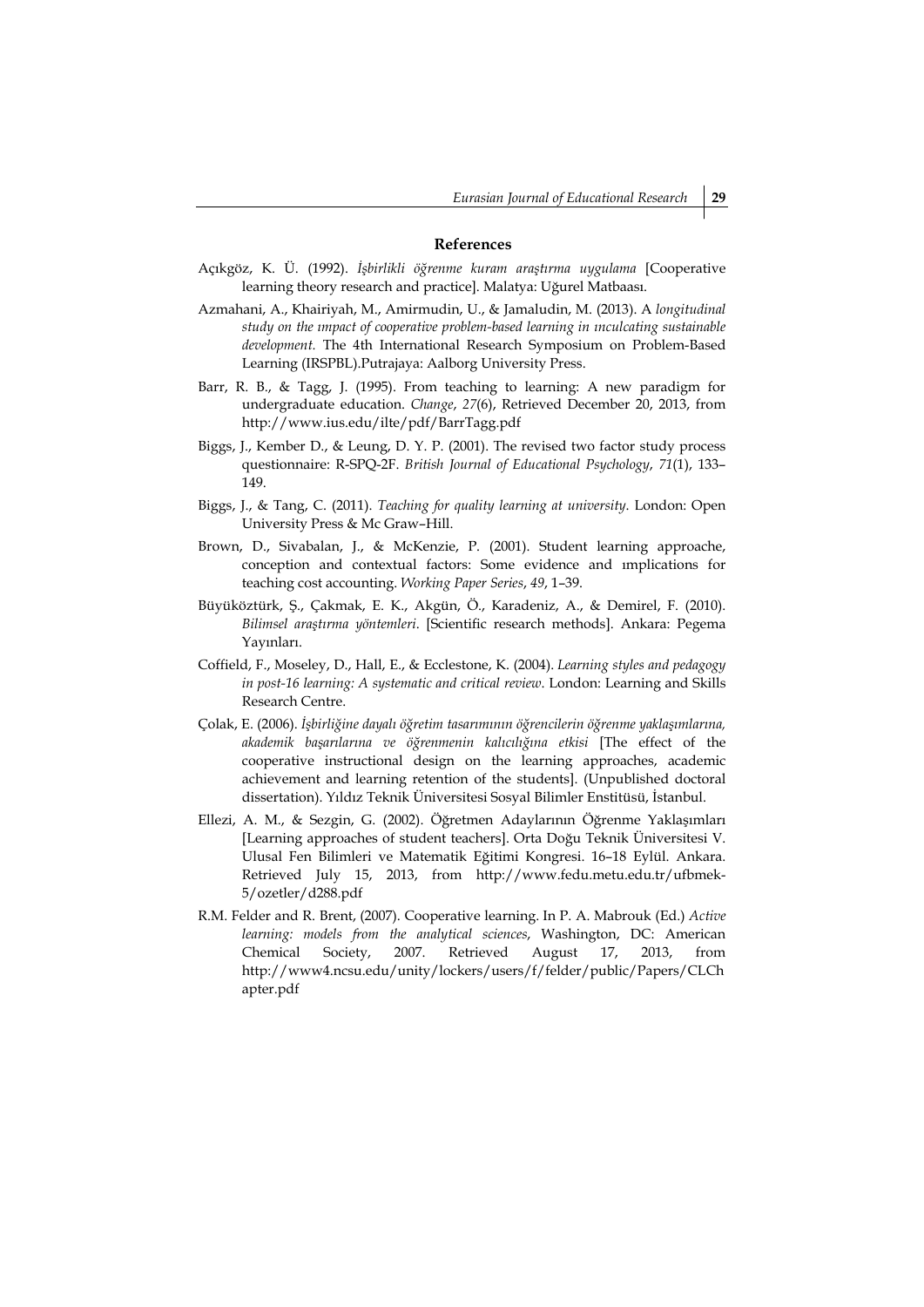- Fok, A., & Watkins, D. (2007). Does a critical constructivist learning environment encourage a deeper approeach to learning?. *The Asia Pacific Education Researcher*, *16*(1), Retrieved August 17, 2013, from http:// www.dlsu.edu.ph /research /journals/taper/pdf/200706/Fok-watkins.pdf
- Grasha, A. F. (2002). *Teaching with style: A practical guide to enhancing learning by understanding teaching and learning style*. CA: Alliance.
- Grasha, T. (1990). The naturalistic approach to learning styles. *College Teaching*, *38*(3), 106–113.
- Hall, M., Ramsay, A., & Raven, J. (2002). Changing the learning environment to promote deep learning approaches in first year accounting students. *Accounting Education*, *13*(4), 489–505.
- Hamidah, J. S. Sarina, M. N., & Kamaruzaman, J. (2009). The social interaction learning styles of science and social science students. *Asian Social Science*, *5*(7), 58–64.
- Hermann, K. (2013)*. Cooperative learning in higher education: A study of the influence of cooperative learning on students' approaches to learning* (Unpublished doctoral dissertation). Aarhus University Faculty of Business and Social Sciences, Denmark.
- Houghton, W. (2004). Deep and surface approaches to learning. In L. Willis (Ed.), *Engineering subject centre guide: Learning and teaching theory for engineering academics*. Loughborough: HEA Engineering Subject Centre. Retrieved May 14, 2013, from https://dspace.lboro.ac.uk/dspace-jspui/handle/2134/9413
- Jonassen, D. H., & Grabowski, B. L. (2011). *Handbook of individual differences learning and instruction.* New York: Routledge.
- Klimovienė G.; Urbonienė J.; Barzdžiukienė R. (2006). Developing Critical Thinking through Cooperative Learning. Straipsnis. *Kalbų studijos (Language studies),* 9, - 77-84. Retrieved May 14, 2013, from http://etalpykla.lituanistikadb.lt/fedora/objects/LT-LDB-0001:J.04~2006~1367172734258/datastreams/DS.002.1.01.ARTIC/content
- Kreke, K. Fields, A., & Towns, M.H. (1998). *An action research project on student perspectives on small-group learning in chemistry: Understanding the efficacy of small-group activities.* Paper presented at the annual meeting of the National Association for Research in Science Teaching. San Diego, CA.
- Kolb, A.Y., & Kolb, D.A. (2005). *The Kolb Learning Style Inventory Version 3.1: 2005 Technical Specifications*. Haygroup: Experience Based Learning Systems Inc. Retrieved May 14, 2013, from http://learningfromexperience.com/media/2010/08/tech\_spec\_lsi.pdf
- Liddle, M., (2000). Student attitudes toward problem-based learning in law. *Journal on Excellence in College Teaching*, *11*(2), 163–190.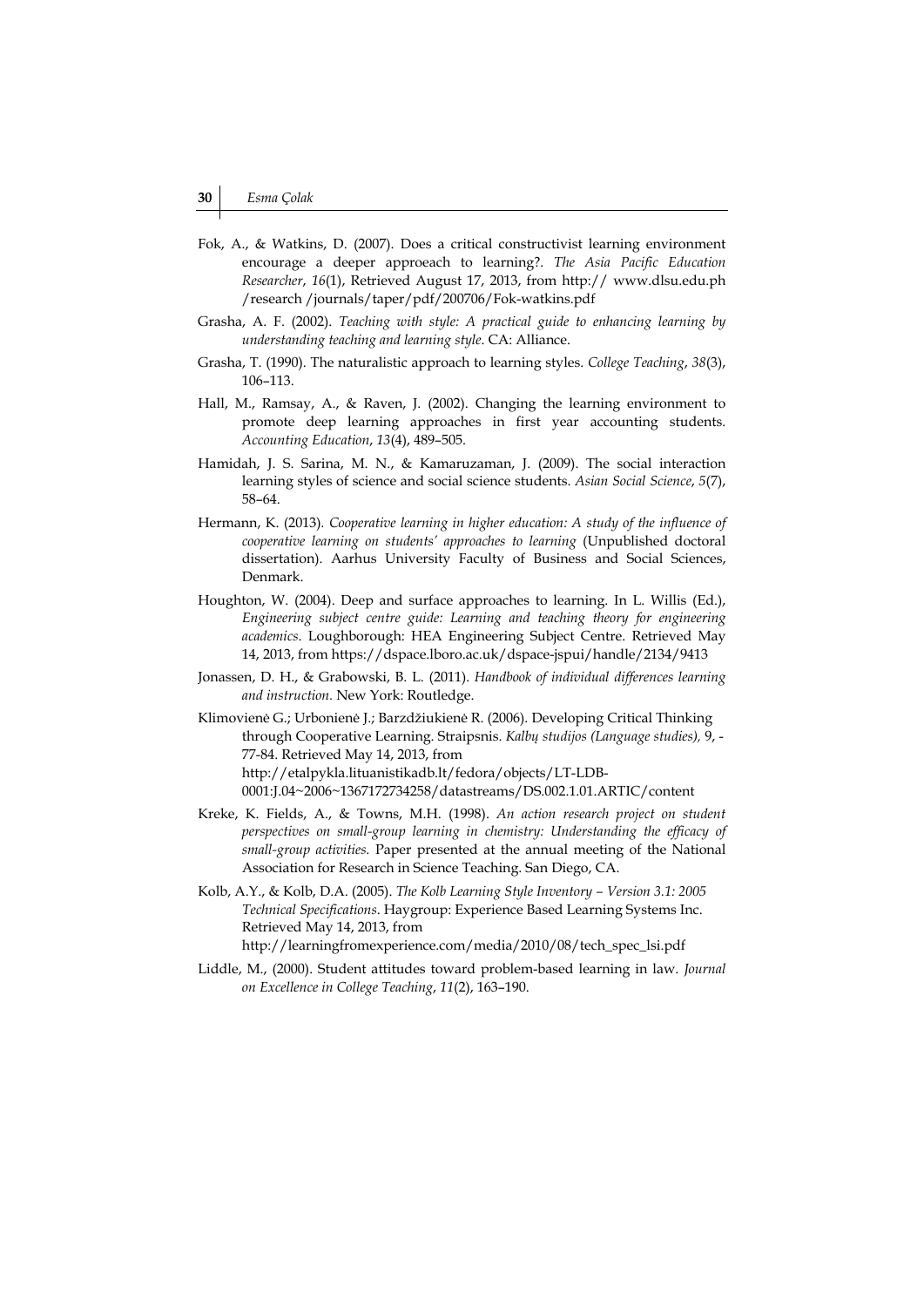Macpherson, A. (2007). *Cooperative learning group activities for college courses: A guide for instructors*. Toronto, CA: Kwantlen University College. Retrieved May 14, 2013

fromhttp://www1.umn.edu/ohr/prod/groups/ohr/@pub/@ohr/document s/asset/ohr\_89185.pdf.

- Marburger, R. M. (2005). Comparing student performance using cooperative learning. *International Review of Economics Education*, *4*(1), 46–57.
- Millis, B. J. (2010). Promoting deep learning, *IDEA Paper*, 47.
- Mutlu, M. & Aydoğdu, M. (2003). Fen bilgisi eğitiminde kolb'un yaşantısal öğrenme kuramı.[Kolb's experiental learning theory in science education]. *Pamukkale Üniversitesi Eğitim Fakültesi Dergisi*. 13.
- Patton, M. Q. (1999). Enhancing the quality and credibility of qualitative analysis. *Health Services Research*, *34*, 1189–1208. Retrieved May 14, 2013, from http://www.ncbi.nlm.nih.gov/pmc/articles/PMC1089059/pdf/hsresearch0 0022-0112.pdf
- Shimazoe, J., & Aldrich, H. (2010). Group work can be gratifying: Understanding and overcoming resistance to cooperative learning. *College Teaching, 58*, 52–57.
- Shindler, J. (2004). *Teaching for the success of all learning styles: Five principles for promoting greater teacher effectiveness and higher student achievement for all students*. Retrieved May 14, 2013, from http://www.calstatela.edu/faculty/jshindl/cm/Teachingacrosstype5Principl esv1.htm
- Slavin R. E. (2011), Classroom Applications of Cooperative Learning. In S Graham (Ed), *APA Handbook of Educational Psychology.* Washington, DC: American Psychological Assocation. Retrieved May 14, 2013, from: http://www.successforall.org/SuccessForAll/media/PDFs/Classroom-Applications-of-CL.pdf
- Sonnenwald, D.H., & Li, B. (2003). Scientific collaboratories in higher education: Exploring learning style preferences and perceptions of technology. *British Journal of Educational Technology, 34*(4), 419–431.
- Tuan, H., Chin, C., Tsai C., & Cheng, S. (2005). Investigating the effectiveness of inquiry instruction on the motivation of different learning styles students. *International Journal of Science and Mathematics Education*, *3*, 541–566.
- Uysal, G. (2010). *İlköğretim sosyal bilgiler dersinde işbirlikli öğrenmenin erişiye, problem çözme becerilerine, öğrenme stillerine etkisi ve öğrenci görüşleri* [The effect of cooperative learning on students' problem-solving skills, learning styles, and achivement on elementary-school social studies and the views of students]. (Unpublished doctoral dissertation). Dokuz Eylül Üniversitesi Eğitim Bilimleri Enstitüsü, İzmir.
- Watkins, C., Carnell, E., Lodge, C., Wagner, P., & Whalley, C. (2002). Effective learning. *Research Matters Series*. Institute of Education at the University of London (17). Retrieved May 14, 2013, from http://eprints.ioe.ac.uk/2819/1/Watkins2002Effective.pdf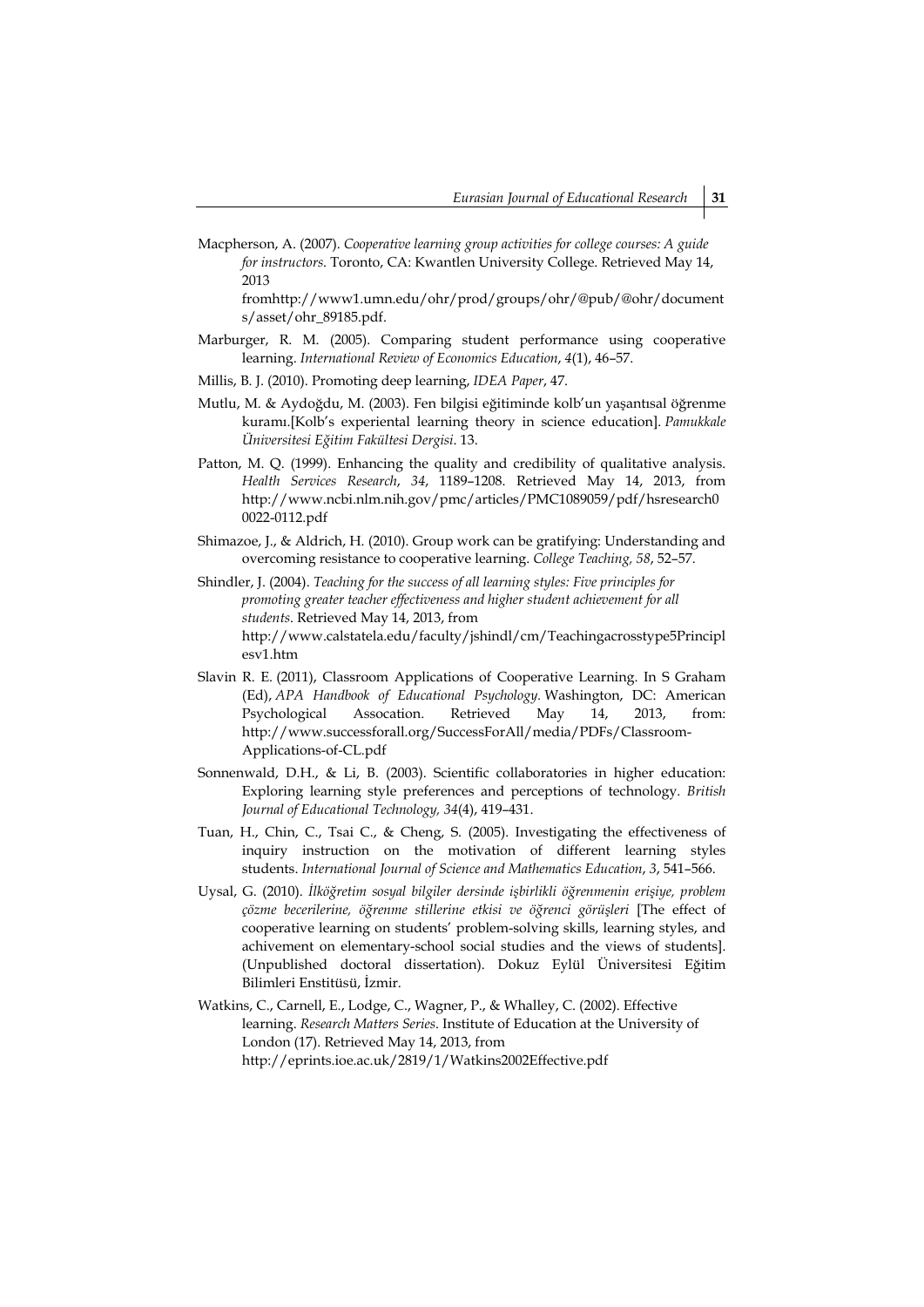- Wyk, M. M. V. (2012). The effects of the STAD-cooperative learning method on student achievement, attitude and motivation in economics education. *Jounal of Social Sciences*, *33*(2), 261–270.
- Yılmaz, M. B., & Orhan, F. (2011). Ders çalışma yaklaşımı ölçeğinin Türkçe formunun geçerlik ve güvenirlik çalışması [The validity and reliability study of the Turkish version of the study process questionnaire]. *Eğitim ve Bilim*, 36(1599), 69–83.
- Zereyak, E. (2005). Grasha–Riechmann öğrenme stilleri ölçeği öğrenci formunun Türkçeye uyarlaması [Adaptation into Turkish of Grasha–Riechmann Student Learning Style Inventory]. *Eğitim Bilimleri ve Uygulama*, *4*(8), 117–138.

# **The Effect of Cooperative Learning on the Learning Approaches of Students with Different Learning Styles**

#### **Atıf**:

Çolak, E. (2015). The effect of cooperative learning on the learning approaches of students with different learning styles. *Eurasian Journal of Educational Research*, 59, 17-34

http://dx.doi.org/10.14689/ejer.2015.59.2

# **Özet**

*Problem Durumu:* "Nitelikli öğrenmeyi nasıl sağlayabiliriz?" sorusu eğitim bilimleri alanında yapılan çalışmaların odak noktasını oluşturan bir sorudur. Nitelikli öğrenenler kendi öğrenme süreçlerinin farkında olan, amaca ulaşmak üzere öğrenme sürecini planlı bir şekilde anlamlı kılmaya çalışan öğrenenlerdir. Nitelikli öğrenmeye yönelik bu yaklaşım, öğrencilerin bir öğrenme görevine yönelik kullandığı iki yaklaşımdan biri olan derin yaklaşım olarak da tanımlanır. Öğrenciler nitelikli bir öğrenme sürecinden uzaklaşarak ezberlemeye ve dışsal motivasyon odaklarına yöneldiğinde ise öğrenme yaklaşımlarının diğer bir boyutu olan yüzeysel öğrenme ortaya çıkar. Kalıcı ve anlamlı bir başka deyişle nitelikli öğrenmeye ulaşmak ise ancak nitelikli bir öğrenme sürecine odaklanan derin öğrenme yaklaşımını kullanan öğrenciler için olası görülmektedir. O zaman tüm öğrencilerde bu yaklaşıma doğru bir yönelimin sağlanması önemli görülmektedir. Ancak bireylerin öğrenmeye yönelik farklı yolları vardır; öğrenme sürecinde rol oynayan pek çok değişken bulunmaktadır. Bu çalışmada bu değişkenlerden biri olan öğrenme stilleri de araştırma sürecine dahil edilmiştir. Buradaki temel gerekçe bireylerin öğrenmeye yönelik farklı yolları olduğu ve öğretim süreci bu stillere uyduğunda öğrenmenin sağlanacağı düşüncesidir. Bu bağlamda önemli olan da farklı öğrenme stillerine sahip tüm öğrencilerin nitelikli öğrenmeler sağlayabileceği, derin öğrenmeye ulaşabileceği ortamların yaratılmasıdır. Böyle bir ortamı yaratmada en önemli faktör ise kullanılacak öğretim yöntemidir. İşbirlikli öğrenmenin farklı öğrenme stiline sahip öğrencilerde öğrenmeyi sağlayabildiği belirtilmektedir. Çünkü takımlar halinde çalışmak ve gerçek yaşam bağlamlarını oluşturmak öğrencilerin kritik düşünme becerilerini arttırır ve teoriyi uygulamaya dönüştürmelerini destekler; bu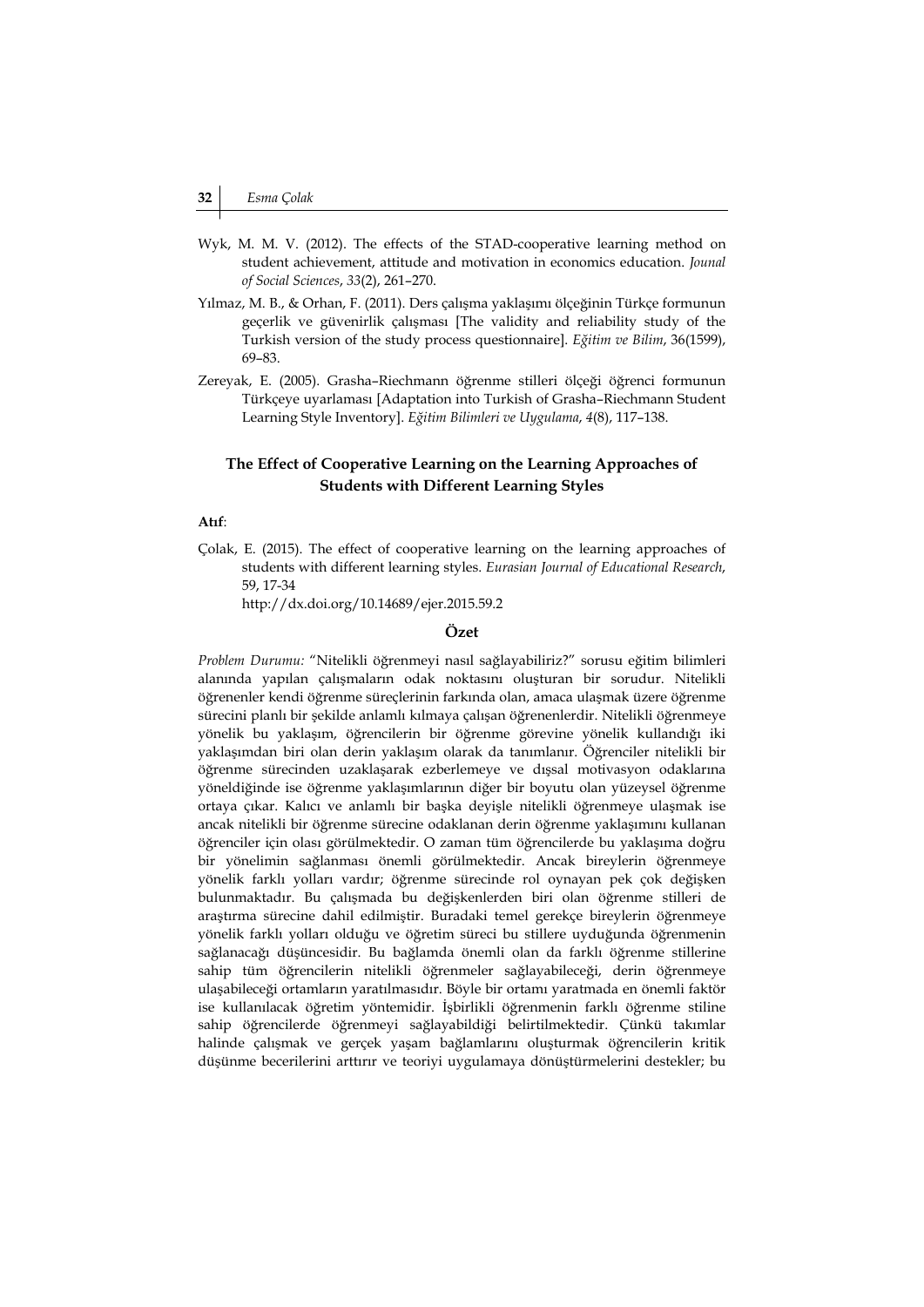yolla derin öğrenenler olmalarının da kapısını açar. Çünkü işbirlikli öğrenmede, etkinlikler öğrenenlerde derin ve zengin öğrenmeyi sağlamak üzere yapılandırılır. İşte bu özellikleri nedeni ile işbirlikli öğrenme hem öğrenme stillerine duyarlı bir öğretim ortamı yaratmada hem de derin öğrenmeyi sağlamada önemli bir fırsat sunmaktadır. Çalışmada ayrışık gruplar anlayışı ile farklı özellikler taşıyan bireyleri takım çalışması içinde bir araya getiren işbirlikli öğrenme anlayışına yönelik bir öğretim süreci düzenlenmiş ve bu yolla farklı öğrenme stiline sahip öğrencilere ulaşılması hedeflenmiştir. Burada sorulması gereken asıl soru ise farklı öğrenme stillerine sahip öğrencilere ulaşmak amacı ile gerçekleştirilen bu öğretimin öğrencilerin öğrenme işine daha derinlemesine girişmelerine fırsat sağlayıp sağlamayacağıdır. Bu noktadan hareketle çalışmada "işbirliğine dayalı öğretim tasarımı ile ders alan öğrencilerin derin öğrenme ve yüzeysel öğrenme yaklaşımından aldıkları puanlar öğrenme stillerine göre farklılık göstermekte midir?" problemi odak noktasına alınmıştır.

*Araştırmanın Amacı:* Çalışmada nitelikli öğrenmenin öneminden hareketle, öğrenme stillerine duyarlı bir yapı içeren işbirlikli öğrenmenin öğrencilerin derin öğrenmeye yönelmesini sağlamadaki etkisinin belirlenmesi amaçlanmıştır. Bu amaç çerçevesinde iki probleme cevap aranmıştır. (1) Öğrencilerin derin öğrenme öntest puanları kontrol edildiğinde işbirliğine dayalı öğretim tasarımı ile ders alan öğrencilerin derin öğrenme sontest puanları öğrenme stillerine göre farklılık göstermekte midir? (2) Öğrencilerin yüzeysel öğrenme öntest puanları kontrol edildiğinde işbirliğine dayalı öğretim tasarımı ile ders alan öğrencilerin yüzeysel öğrenme sontest puanları öğrenme stillerine göre farklılık göstermekte midir?

*Araştırmanın Yöntemi:* Çalışmada tek grup öntest sontest deseni kullanılmıştır. Deneklerin bağımlı değişkene ilişkin ölçümleri uygulama öncesinde öntest, sonrasında sontest olarak aynı denekler ve aynı ölçme araçları kullanılarak elde edilmiştir. Çalışma grubunun belirlenmesinde bilgi açısından zengin durumlarda derinlemesine çalışılmasına izin veren amaçlı örnekleme yöntemi kullanılmıştır. Araştırma bir devlet üniversitesinde pedagojik formasyon sertifika programı kapsamında Özel Öğretim Yöntemleri dersini almakta olan 39 kişilik bir öğrenci grubu üzerinde yürütülmüştür. Araştırmada öğrencilerin öğrenme stillerini belirlemek amacıyla, Grasha–Riechmann Öğrenme Stilleri ölçeği kullanılmıştır. Öğrencilerin öğrenme yaklaşımlarını belirlemek için ise üniversite öğrencileri için geliştirilen Ders Çalışma Yaklaşımı Ölçeği kullanılmıştır. Altı hafta süreyle gerçekleştirilen işbirlikli öğrenme uygulamasının başında öğrencilerin öğrenme stilleri belirlenmiş, işbirlikli öğrenme uygulamasının başında ve sonunda Ders Çalışma Yaklaşımı Ölçeği uygulanmıştır. Araştırmanın tüm denenceleri için kovaryans analizi (Tek Faktörlü ANCOVA) kullanılmıştır. Kovaryans analizi uygulanmadan önce dağılımın normaliği, varyansların ve regresyon doğrularının eşitliği varsayımları karşılanmıştır. Kovaryans analizi kapsamında ortalama puanlarının çoklu karşılaştırılmasında LSD Testi kullanılmıştır. Anlamlılık düzeyi olarak, p < .05 değeri alınmıştır.

*Araştırmanın Bulguları:* Araştırmada derin öğrenme son uygulamasından alınan puanların öğrenme stillerine göre anlamlı bir farklılık gösterdiği bulunmuştur. Buna